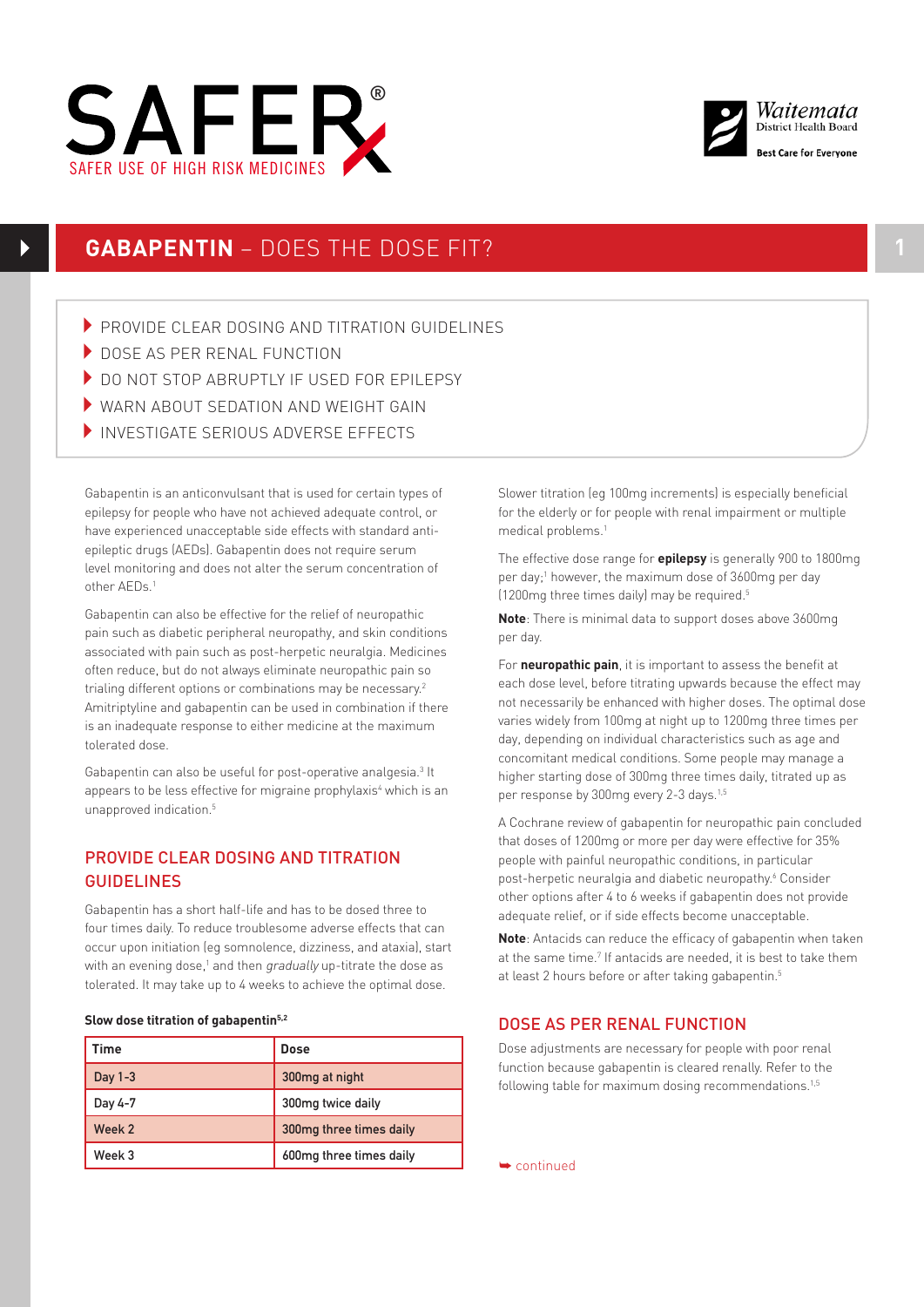



## **GABAPENTIN 2**

#### **Gabapentin dosing recommendations 1**

| <b>Renal function</b><br>(eGFR mL/min/1.73m <sup>2</sup> ) | <b>Total daily dose</b><br>$(mg/day)^*$ |
|------------------------------------------------------------|-----------------------------------------|
| Greater than 80                                            | $900 - 3600$                            |
| 50-79                                                      | 600 - 1800                              |
| $30 - 49$                                                  | $300 - 900$                             |
| $15 - 29$                                                  | $150^{\circ}$ - 600                     |
| Less than 15                                               | $150^{\#} - 300$                        |

\*Usually administered three times daily #Prescribe as 300mg on alternate days

### DO NOT STOP ABRUPTLY IF USED FOR EPILEPSY

Abrupt withdrawal of anticonvulsants can precipitate a seizure. If gabapentin is used for epilepsy and is to be discontinued, it should be done gradually over at least a week.<sup>1</sup> Other adverse events that have been observed following the abrupt discontinuation of gabapentin include anxiety, insomnia, nausea, pain and sweating.1

Make sure people taking gabapentin for epilepsy understand they should not allow more than 12 hours to elapse between regular (three times daily) doses<sup>1</sup> or they will have an increased risk of seizures.

**Note**: Gabapentin is not considered effective for the treatment of absence seizures and may exacerbate these in some people. Caution is advised with gabapentin if people have mixed seizure disorders involving absence seizures.<sup>1,5</sup>

## WARN ABOUT SEDATION AND WEIGHT GAIN

#### **Sedation**

The most frequent side effects associated with gabapentin are somnolence and dizziness.<sup>1</sup> These effects are not necessarily dose-related, so inform older adults (and their caregivers) that they may have an increased risk of falls even if they are taking relatively low doses.<sup>8</sup>

Advise people not to drive or operate dangerous machinery while taking gabapentin until they are sure it does not affect their ability to do so safely.<sup>1</sup> The degree of drowsiness and sedation will depend on the individual, but always warn them about these risks.

Alcohol can further increase drowsiness associated with gabapentin, but to varying degrees.5 Alcohol does not affect the efficacy of gabapentin, but it can increase the seizure risk for people with epilepsy. Most people with epilepsy can have one or two units of alcohol without increasing the risk of having a seizure.<sup>5</sup>

Gabapentin can enhance the analgesic effects of morphine.<sup>1,5</sup> This combination can be of benefit in the post-operative setting because lower doses of morphine may be sufficient. Morphine can also increase the bioavailability of gabapentin.<sup>5</sup> If people are maintained on gabapentin and require morphine, observe them closely for drowsiness; dose reductions of gabapentin and/or morphine may be necessary.5

#### **Weight gain**

Gabapentin has been associated with weight-gain. A systematic review associated gabapentin with a weight increase of 2.2kg over 1.5 months of use.<sup>9</sup> Ask about weight-gain particularly if weight gain is of concern such as as those taking gabapentin for diabetic peripheral neuropathy.

Gabapentin has also been associated with peripheral oedema,<sup>8</sup> occurring in approximately 7% of people who take gabapentin.<sup>6</sup> The risk is generally increased with older adults and with higher doses<sup>9</sup>, but a case of bilateral pitting oedema has occurred in a younger adult taking a relatively low (600mg/day) dose.10 Take special care especially if people have other comorbidities that can cause oedema, such as heart failure and nephropathy.10

## INVESTIGATE SERIOUS ADVERSE EFFECTS

#### **Rash**

Everyone taking antiepileptic medicines, including gabapentin, is at risk of drug rash with eosinophilia and systemic symptoms (DRESS) syndrome. This is a rare, but potentially life-threatening condition. Advise people to inform their doctor **immediately** if they notice any signs of hypersensitivity such as fever, lymphadenopathy or rash. Gabapentin should be discontinued if hypersensitivity is confirmed.<sup>1</sup>

#### **Suicidality**

As with other AEDs, gabapentin may increase the risk of suicidal thoughts or behaviour. There have been 8 reports to CARM (Centre for Adverse Reactions Monitoring) of suicidality associated with gabapentin.<sup>11</sup> Everyone taking AEDs should be monitored for the emergence or worsening of depression, suicidal thoughts, or unusual changes in mood or behaviour.<sup>11</sup> These may occur as early as one week after starting treatment and continue for the duration of treatment. Caregivers and families should also be advised to be alert to these symptoms and to inform the prescriber should they occur.<sup>1</sup>

➥ continued